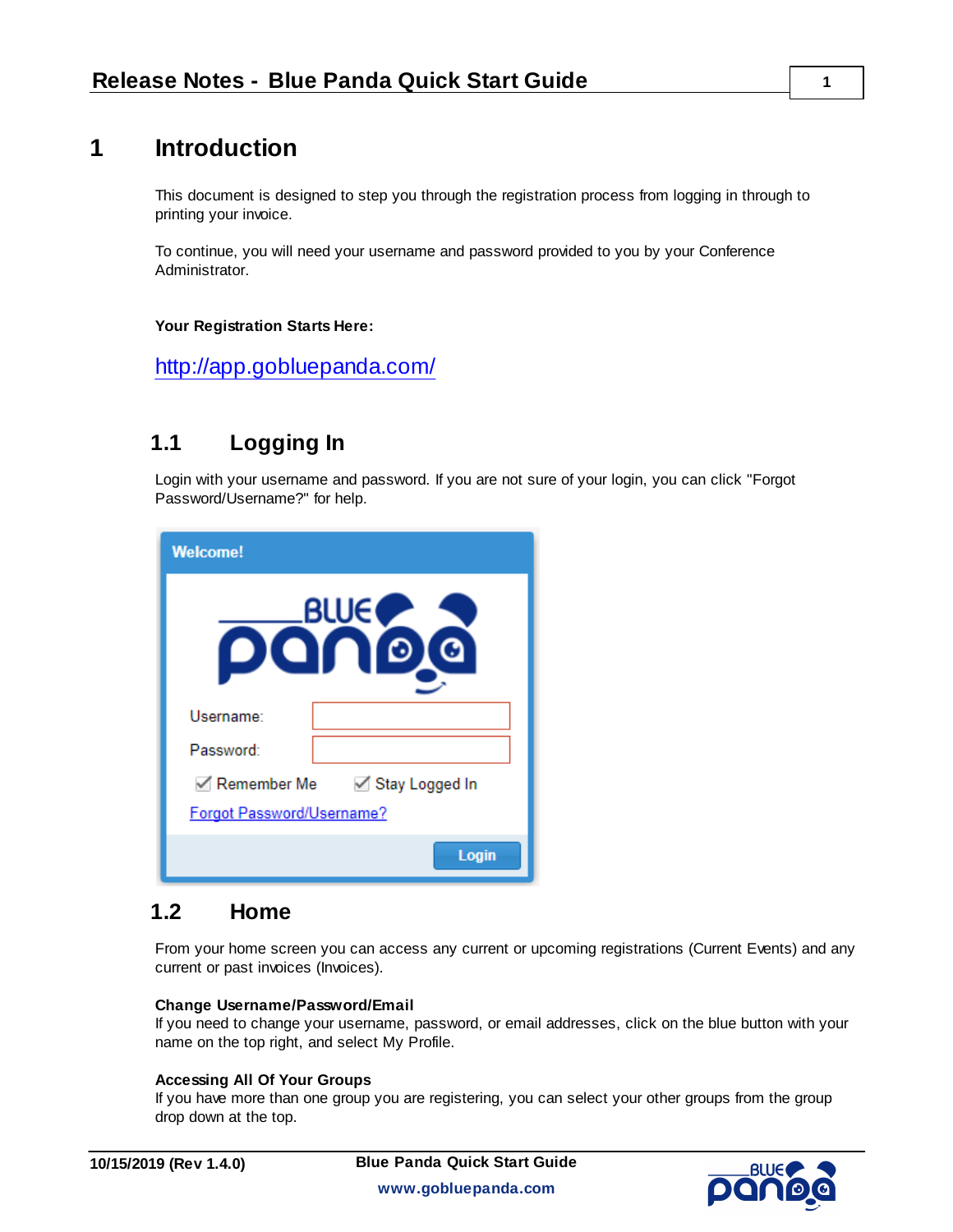#### **Access Your Registrations**

To start your registration - click "Register". Once you submit your registration, you can also access your invoice from here.

| Regsvr.NET NEXTgen                                                                                                 | $\bullet$ test $\bullet$ |
|--------------------------------------------------------------------------------------------------------------------|--------------------------|
| <b>Refresh</b><br>Group: Test High School<br>$\overline{\phantom{a}}$                                              |                          |
| <b>Test High School</b>                                                                                            |                          |
| <b>Test High School</b><br>Name:                                                                                   |                          |
| Organization:<br><b>Schools</b>                                                                                    |                          |
| Address:<br>100 Beach St.<br>Bennington, CA 55555                                                                  |                          |
| Phone Number: 555-555-5555                                                                                         |                          |
| Fax Number:<br>555-555-6666                                                                                        |                          |
|                                                                                                                    |                          |
| Current Events<br>$\mathbf{r}$ Invoices                                                                            |                          |
| <b>Demo Conference</b><br><b>TEST LOCATION</b><br>5/1/2017 - 5/3/2017<br>Deadline: 4/1/2017 12:00:00 AM (CDT-0500) | <b>Not Started</b>       |
|                                                                                                                    | Register                 |
|                                                                                                                    |                          |
|                                                                                                                    |                          |

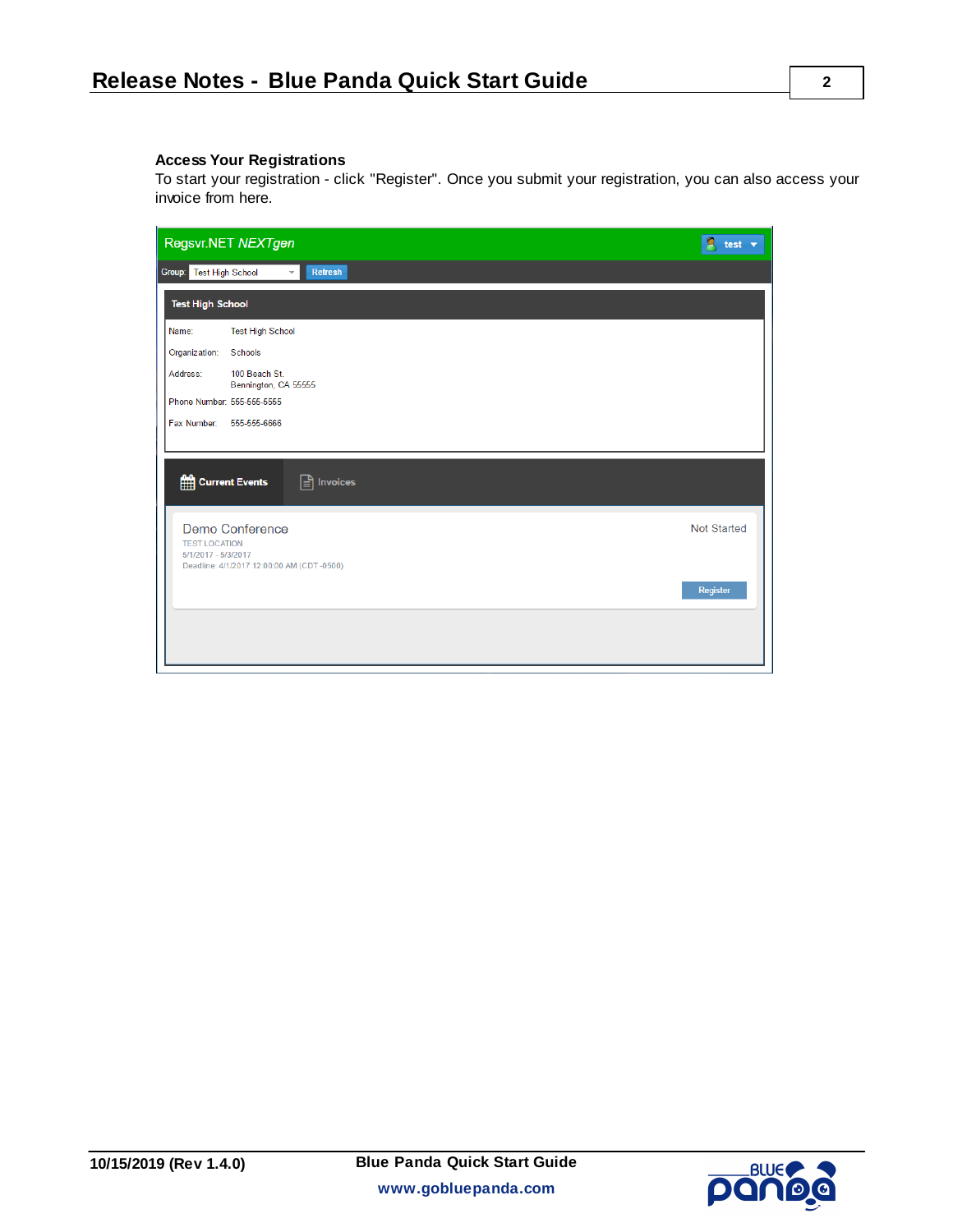# **1.3 My Profile**

From the "My Profile" window, you can change your username, name, and password. You can also add multiple email addresses.

| <b>My Profile</b> |                           |
|-------------------|---------------------------|
| <b>S</b> Profile  | P Edit P Change Password  |
| <b>Exp</b> Email  | Username: test            |
| Access            | Name:<br><b>Test User</b> |
|                   |                           |
|                   |                           |
|                   |                           |
|                   |                           |
|                   |                           |
|                   |                           |
|                   |                           |
|                   | Close                     |

# **2 Registration**

Registration is broken down into steps.

All of your changes are saved automatically. You can complete your registration all at once or enter some information and then return later to finish.

# **2.1 Starting A Registration**

Click "Register" to start your registration.

| <b>Current Events</b><br>$\boxed{\triangle}$ Invoices                                                       |                                |
|-------------------------------------------------------------------------------------------------------------|--------------------------------|
| Demo Conference<br><b>TEST LOCATION</b><br>5/1/2017 - 5/3/2017<br>Deadline: 4/1/2017 12:00:00 AM (CDT-0500) | <b>Not Started</b><br>Register |
|                                                                                                             |                                |

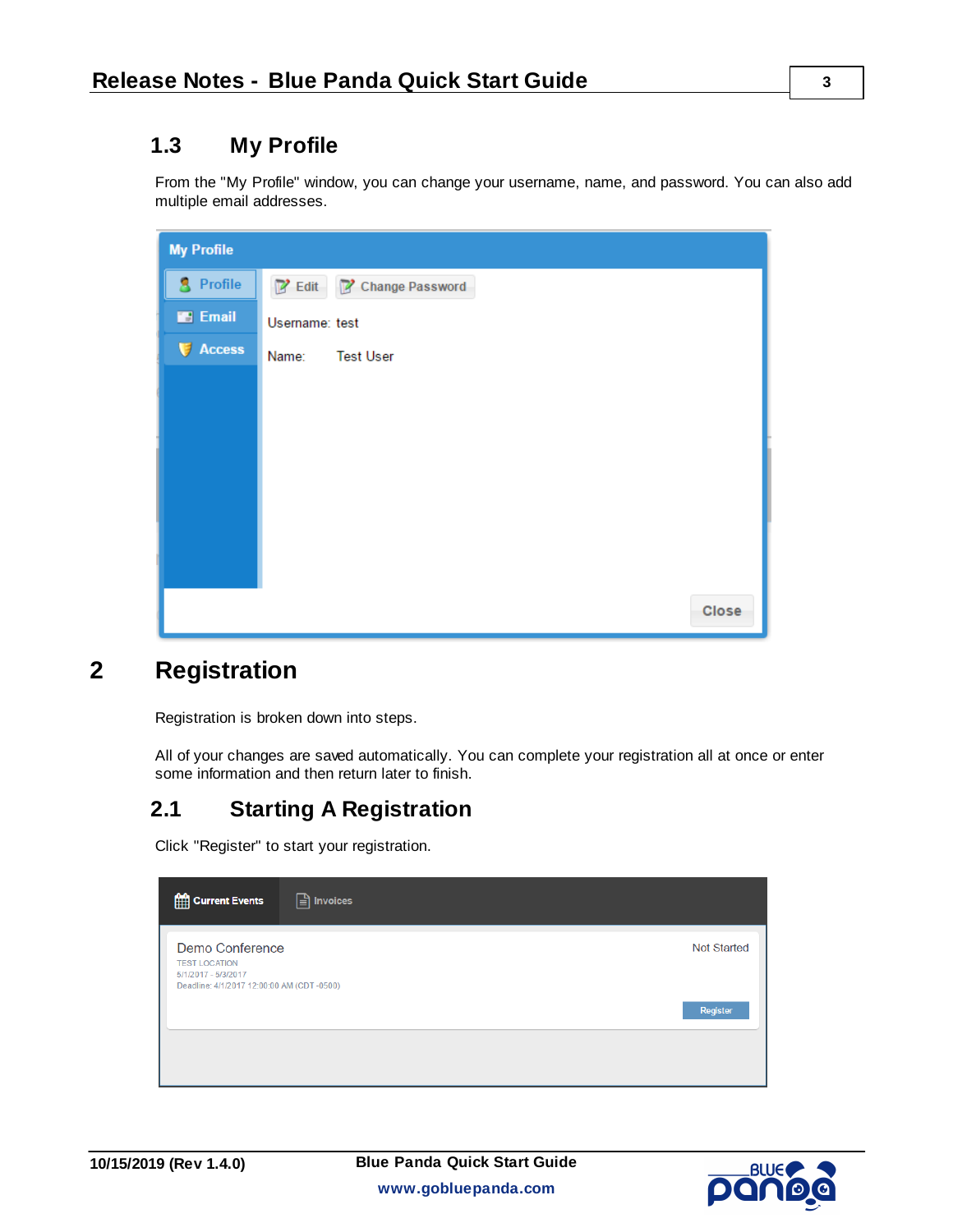# **2.2 General**

#### **Registration Home:**

From here you can access each part of your registration, view issues, Submit when finished, and if necessary Cancel your registration.

| <b>Registration</b>            |                                    |                 |
|--------------------------------|------------------------------------|-----------------|
|                                | Demo Conference - Test High School |                 |
| General                        | <b>Status</b>                      | <b>Options</b>  |
| <b>Attendees</b>               | Status: In Progress                | <b>Submit</b>   |
| $\bigoplus$ Housing            |                                    | <b>X</b> Cancel |
| <b>A</b> Competitions          |                                    |                 |
| <b>J</b> <sup></sup> Elections |                                    |                 |
| S Store                        |                                    |                 |
|                                |                                    |                 |
|                                |                                    |                 |
|                                |                                    |                 |
|                                |                                    |                 |
|                                |                                    |                 |
|                                |                                    |                 |
|                                |                                    |                 |
|                                |                                    |                 |
| 2 Issues                       | <b>Save and Finish Later</b>       | <b>Submit</b>   |



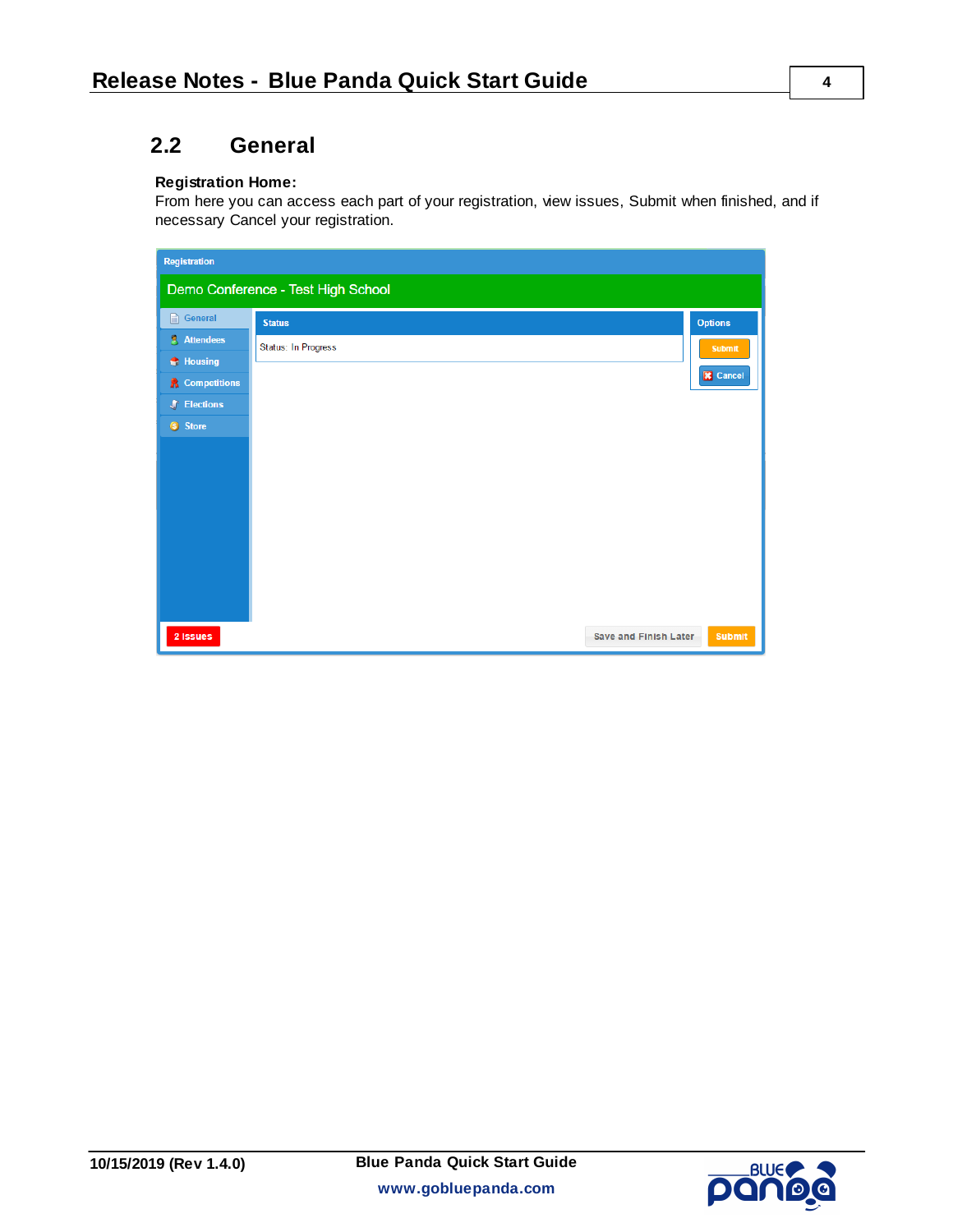#### **Issues**

From any part of your registration, the colored "Issues" button will be visible to you. The button is color coded and tells you the number of issues on the button. Click for more information. Colors:

- **Red:** At least one critical issue was detected that requires your attention before you can submit.
- **Orange:** At least one warning issue was detected that you should review before submitting, however, it will not keep you from submitting.
- **Green**: No Issues were found, you are good to go!

The issue window will give you more detailed information as well as which part of your registration the issue is in.

| <b>Registration</b>                 |                 |               |                                                                                                                                                                         |       |                 |
|-------------------------------------|-----------------|---------------|-------------------------------------------------------------------------------------------------------------------------------------------------------------------------|-------|-----------------|
| Demo Co                             | <b>Issues</b>   |               |                                                                                                                                                                         |       |                 |
| $\Box$ General                      | <b>Severity</b> | <b>Module</b> | <b>Issue</b>                                                                                                                                                            |       | <b>Options</b>  |
| <b>Attendee</b><br><b>C</b> Housing | Warning         | Registration  | We expect to find at least one Chaperone in your<br>registration. When you submit, you will need to provide<br>a reason why there is no Chaperone in your registration. |       | <b>Submit</b>   |
| <b>A</b> Competit                   | Critical        | Housing       | No check in/out option selected.                                                                                                                                        |       | <b>X</b> Cancel |
| J Elections                         |                 |               |                                                                                                                                                                         |       |                 |
| S Store                             |                 |               |                                                                                                                                                                         |       |                 |
|                                     |                 |               |                                                                                                                                                                         |       |                 |
|                                     |                 |               |                                                                                                                                                                         |       |                 |
|                                     |                 |               |                                                                                                                                                                         |       |                 |
|                                     |                 |               |                                                                                                                                                                         |       |                 |
|                                     |                 |               |                                                                                                                                                                         |       |                 |
|                                     |                 |               |                                                                                                                                                                         |       |                 |
|                                     |                 |               |                                                                                                                                                                         | Close |                 |
| 2 Issues                            |                 |               | Save and Finish Later                                                                                                                                                   |       | <b>Submit</b>   |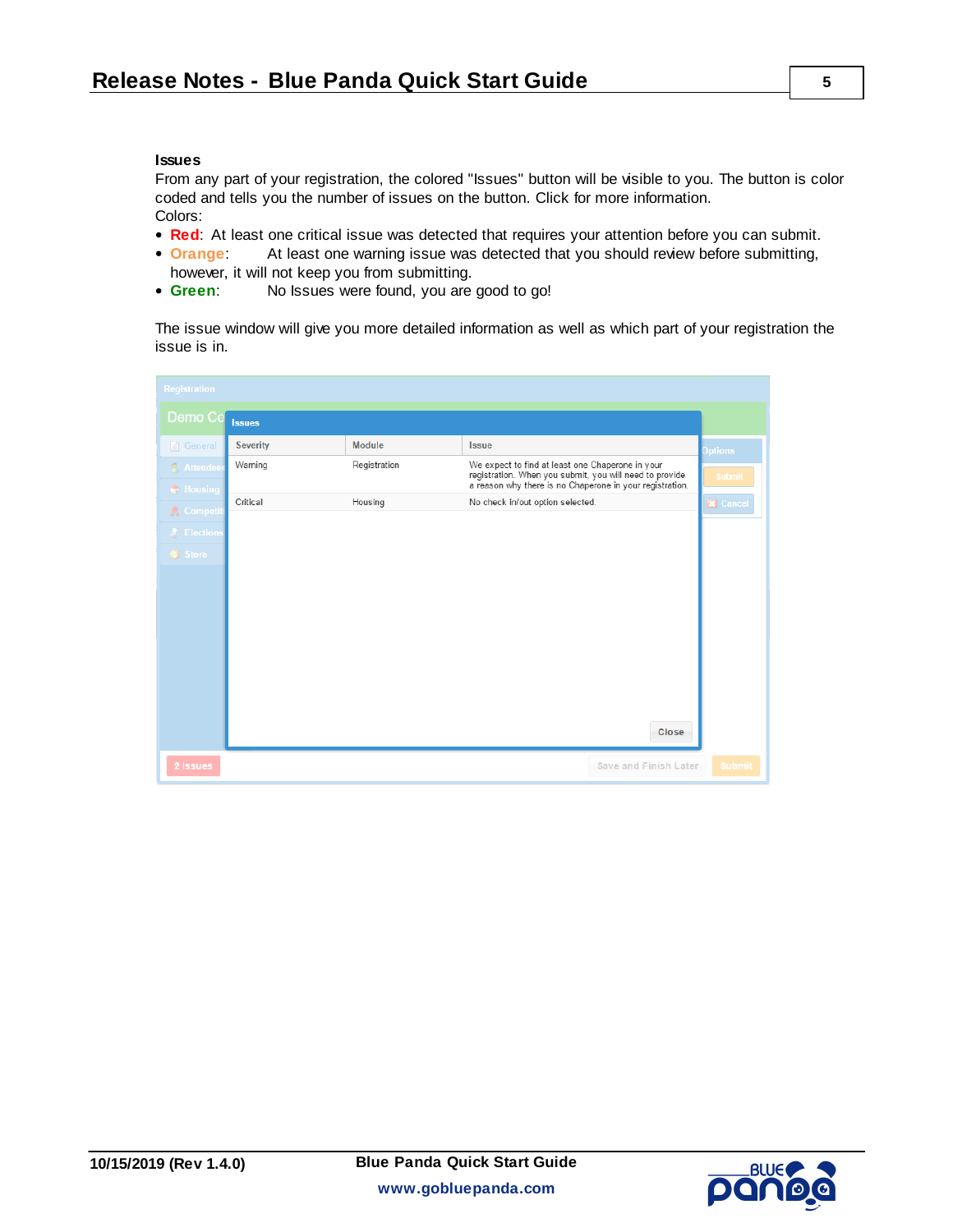### **2.3 Attendees**

Here you can add all of your attendees.

**To Add:** Click the Add Button

**To Edit**: Double click one of your attendees

| <b>Registration</b>                                              |                                                       |                                                                  |
|------------------------------------------------------------------|-------------------------------------------------------|------------------------------------------------------------------|
|                                                                  | Demo Conference - Test High School                    |                                                                  |
| <b>E</b> General                                                 | Add                                                   | Sort By<br><b>Classification</b><br><b>Order Added</b><br>Name   |
| <b>Attendees</b><br>$\bigoplus$ Housing<br><b>R</b> Competitions | Bennett, Susan<br>Female; Grade: N/A<br>Shirt Size: M | Chaperone                                                        |
| <b>J</b> <sup>*</sup> Elections<br>S Store                       | Brown, Mark<br>Male; Grade: N/A<br>Shirt Size: L      | Chaperone                                                        |
|                                                                  | Brown, Sherry<br>Female; Grade: 9<br>Shirt Size: M    | Student                                                          |
|                                                                  | Jones, Jason<br>Male; Grade: 11<br>Shirt Size: L      | Student                                                          |
| 1 Issue                                                          | $O_{\text{multi}}$ $I_{\text{max}}$                   | $C + d - d - d$<br><b>Save and Finish Later</b><br><b>Submit</b> |

| <b>Registration</b>                        |                                                                                                       |                        |
|--------------------------------------------|-------------------------------------------------------------------------------------------------------|------------------------|
| Demo Co                                    | <b>Edit Attendee</b>                                                                                  |                        |
| <b>E</b> General<br><b>&amp;</b> Attendees | General<br>First Name:<br>Sex:<br>Last Name:<br>John<br>Smith<br>Male<br>$\overline{\phantom{a}}$     | rder Added<br>$\Delta$ |
| $\bigoplus$ Housing<br><b>A</b> Competiti  | 10<br>Classification:<br>Student<br>$\mathcal{L}$<br>Grade:<br>$\overline{\mathbf{v}}$<br>- More Info | Student                |
| J' Elections<br>S Store                    | S<br>Shirt Size:<br>$\mathbf{v}$                                                                      | <b>Student</b>         |
|                                            | Special Needs<br>Deaf<br>$\checkmark$<br>Handicap:                                                    |                        |
|                                            | Vegetarian<br>Dietary:<br>$\checkmark$                                                                | <b>Student</b>         |
|                                            | Delete<br>Save<br>Cancel                                                                              | <b>Student</b><br>H&   |
| 1 Issue                                    | <b>Save and Finish Later</b>                                                                          | <b>Submit</b>          |

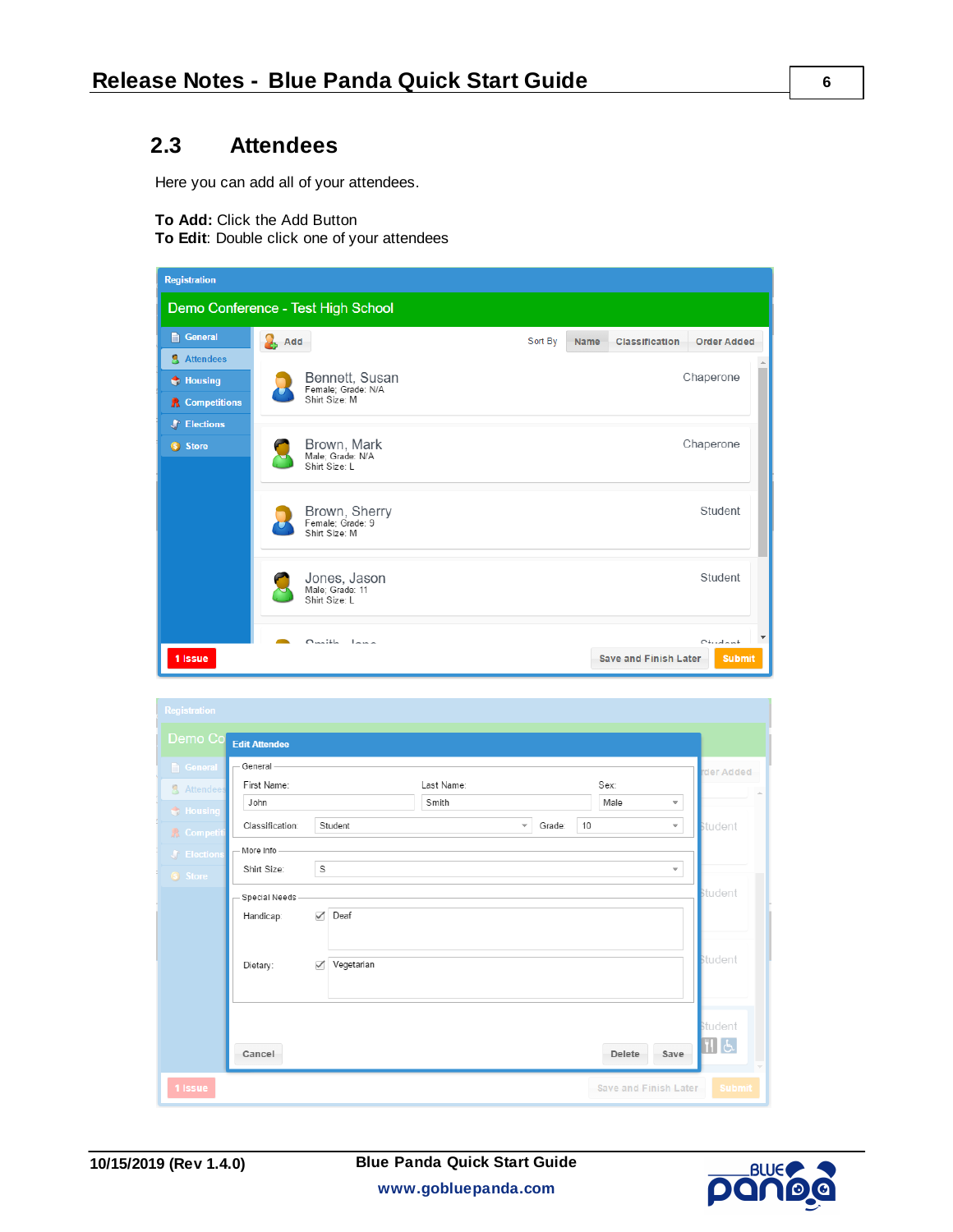### **2.4 Housing**

#### **Waiting For Rooms:**

All of your attendees start in this top section.

#### **Assigning Rooms:**

Drag the attendees to "New Room" or any existing room to move them around. As you move your mouse to a room, the room will turn Green. Once you're ready to "drop" your attendees in the room, let go of your mouse button and the attendees will be assigned to the room.

To move more than one at a time, hold the "Ctrl" key while clicking attendees and you can select more than one.

| <b>Registration</b>                                      |                                                                |                 |  |  |
|----------------------------------------------------------|----------------------------------------------------------------|-----------------|--|--|
|                                                          | Demo Conference - Test High School                             |                 |  |  |
| General                                                  | Check In/Out: [Standard: 5/1-5/3]<br>Ф                         |                 |  |  |
| <b>Attendees</b>                                         | <b>Waiting For Rooms (4 Attendees)</b><br>$\mathbf Q$          | <b>New Room</b> |  |  |
| Housing                                                  | R                                                              |                 |  |  |
| <b>R</b> Competitions<br><b>J</b> <sup>C</sup> Elections | <b>Mark</b><br><b>Susan</b><br><b>Sherry</b><br>Jane           |                 |  |  |
| S Store                                                  | <b>Brown</b><br><b>Bennett</b><br><b>Smith</b><br><b>Brown</b> |                 |  |  |
|                                                          |                                                                | Jane Smith      |  |  |
|                                                          | $\bullet$<br>Room 3851 (2 Attendees)                           |                 |  |  |
|                                                          | g                                                              |                 |  |  |
|                                                          | John<br>Jason<br><b>Smith</b><br><b>Jones</b>                  |                 |  |  |
|                                                          |                                                                |                 |  |  |
|                                                          |                                                                |                 |  |  |
|                                                          |                                                                |                 |  |  |
| 1 Issue                                                  | <b>Save and Finish Later</b>                                   | <b>Submit</b>   |  |  |

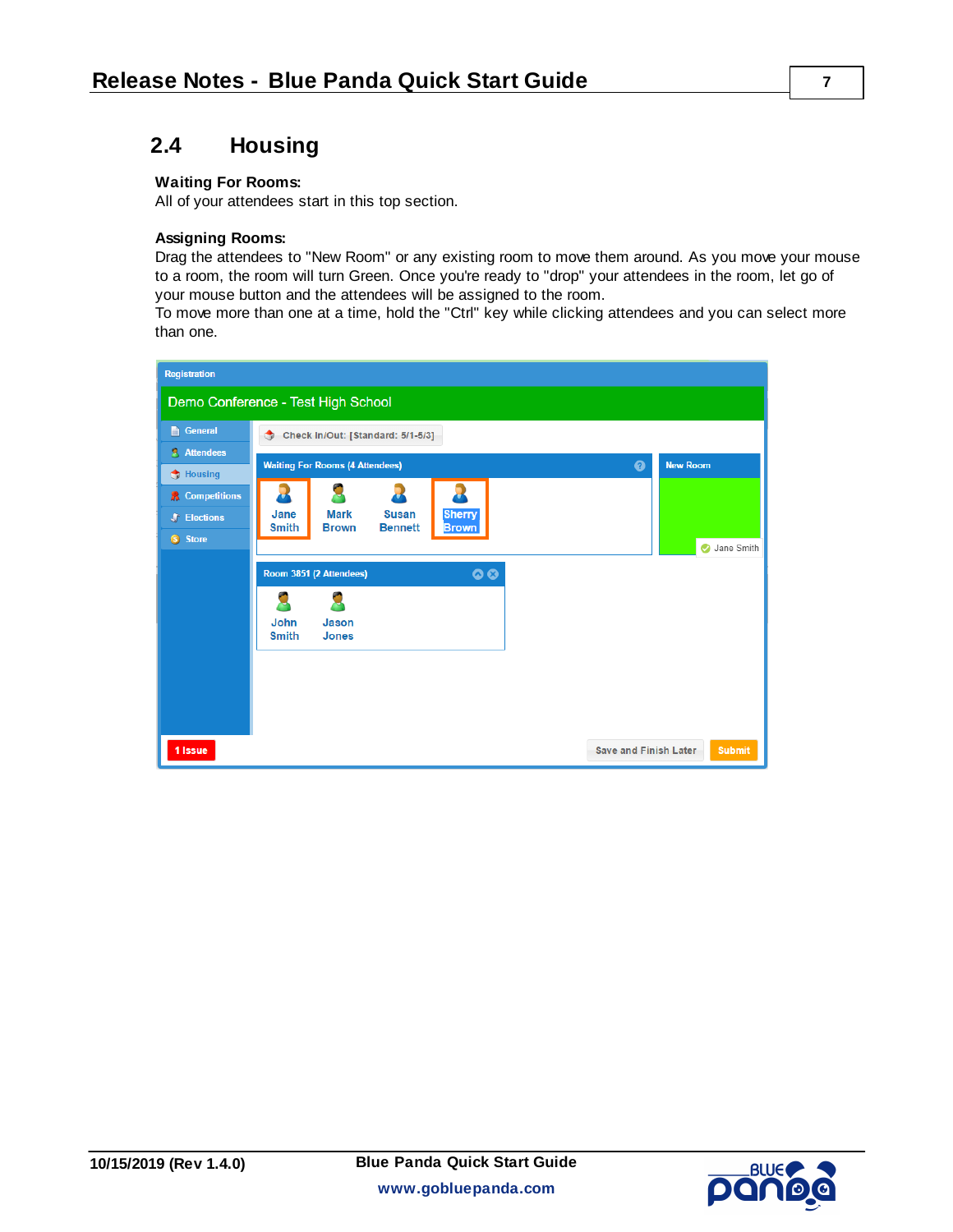#### **Issues:**

If there is a problem with a room, you will see a Red or Orange message on the room.



#### **Single Student Rooms**

By policy, students cannot hold a single room. If you have a situation where a single student of a given gender ends up in a single room, consider arranging to share rooms with another school.

- Students in a single room will show up red with an error showing this is not allowed.
- Students in a single room with a request to share with another school will show orange as a warning showing this is allowed but if the share is not successfully completed, your student will not be able to attend.

For other situations where a student needs special accommodations, please refer to conference guidelines.



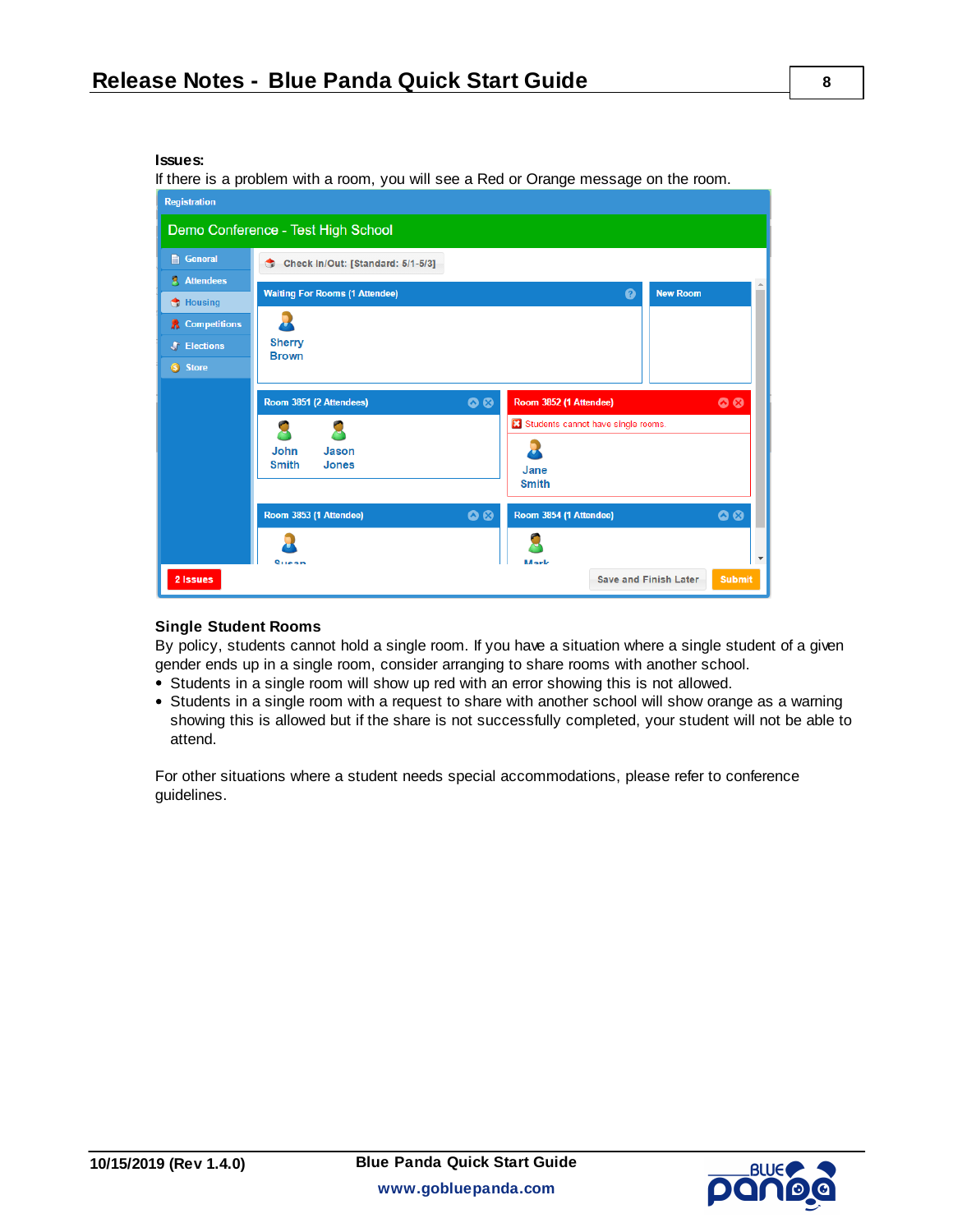#### **Room Sharing:**

Room sharing allows you a way to reduce your bill by sharing your room with another school. If your room share request is approved and joined with another school, your final room price will be based on the total number of attendees in that room, same as if all of the students were your own. Note: Room shares are approved AFTER you submit your registration. Your first invoice will show the higher amount. Room shares are requests and not guaranteed. Both schools must request to share with each other and the join must be possible (same gender attendees, final room size within the allowed range).

- 1. Click "Add Room Share" button at the top
- 2. Select the room number you want to share.
- 3. Select the other school you want to share with.
- 4. Add some notes at the bottom such as the other schools attendee names or anything else you feel would be helpful.

Note: If you are doing a 3-way room share (3 or 4 schools are coming together to share a single room), make sure to add ALL schools you are sharing this room with. That way we have your approval to share your room with the other schools. We can't join rooms unless all Advisors approve sharing with each other.

| <b>Registration</b>                    |                                                                                                                               |  |
|----------------------------------------|-------------------------------------------------------------------------------------------------------------------------------|--|
| <b>Test Event - Test Chapter</b>       |                                                                                                                               |  |
| <b>E</b> General                       | Check In/Out: [Standard: 3/23-3/25]<br>2 Add Room Share<br>Ġ.                                                                 |  |
| <b>A</b> Attendees<br><b>B</b> Housing | <b>Waiting For Rooms (0 Attendees)</b><br><b>New Room</b><br>(2)                                                              |  |
| <b>R</b> Competitions                  |                                                                                                                               |  |
| S Store                                |                                                                                                                               |  |
| <b>Final Questions</b>                 |                                                                                                                               |  |
|                                        | $\bullet$<br>Room 4053 (1 Attendee)<br>Room 4052 (3 Attendees)<br>$\bullet x$                                                 |  |
|                                        | <b>23</b> Students cannot have single rooms without sharing.<br><b>Add New Room Share Request</b><br>John                     |  |
|                                        | <b>Smith</b><br>RID:<br>4053<br>$\overline{\phantom{a}}$<br>Share With:<br>Washington High School<br>$\overline{\phantom{a}}$ |  |
|                                        | Sharing with a single female student from Washington HS.<br>Notes:                                                            |  |
| 2 Issues                               | Cancel<br>Save<br>0 Adjustments<br><b>Submit</b><br><b>Imsh Later</b>                                                         |  |

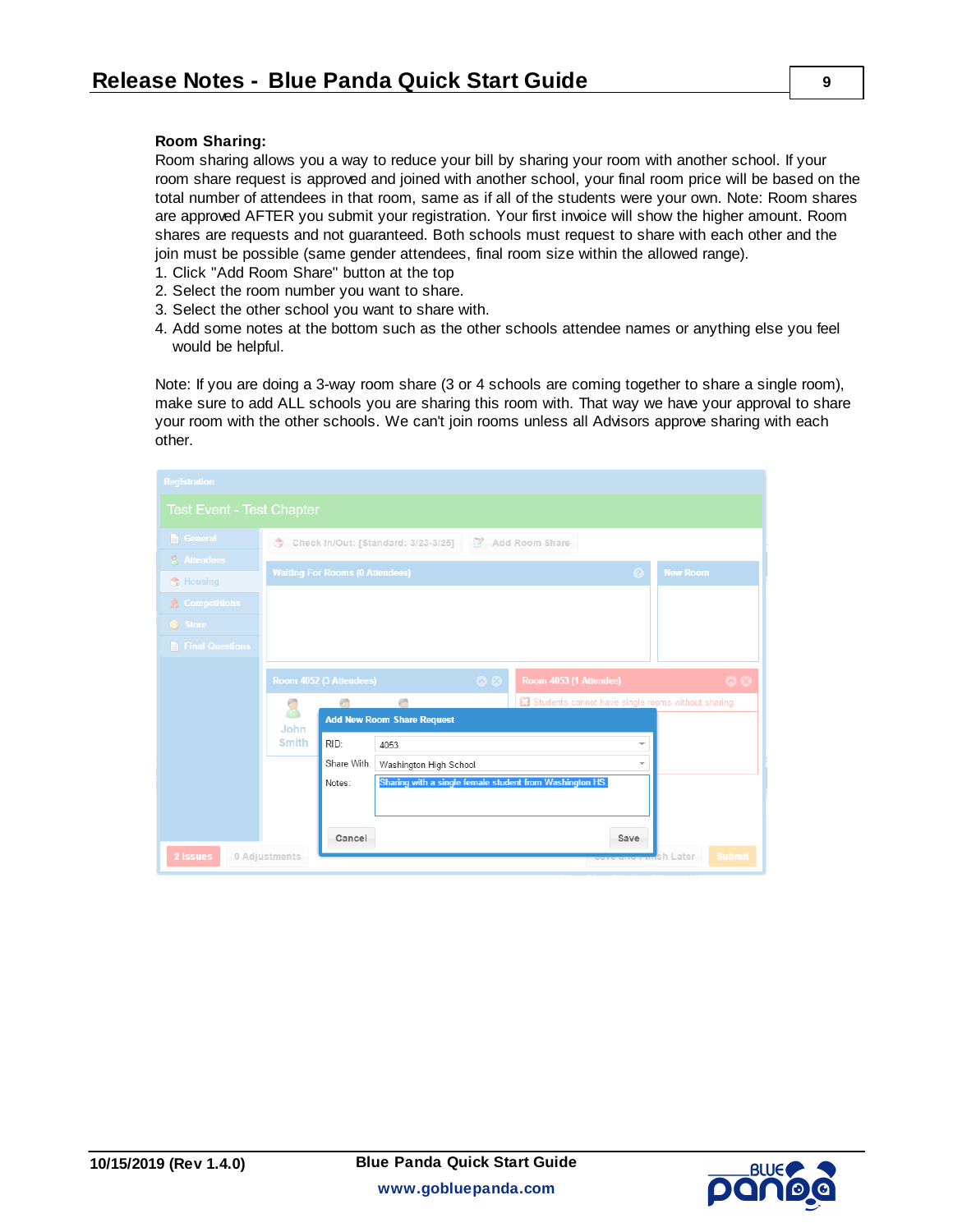### **2.5 Competitions**

#### **Adding Entries**

Add - Select the event and click "Add" (You don't have to click the event first, but it does make it easier)

**Tip:** Click "Add" to create a registration for each Individual or Team. Once you've added the one Individual or Team, click OK and then click Add to create another.

Edit - Click the "Edit" button next to the registration you wish to edit.

| <b>Registration</b>                |                           |                                               |                                               |  |  |
|------------------------------------|---------------------------|-----------------------------------------------|-----------------------------------------------|--|--|
| Demo Conference - Test High School |                           |                                               |                                               |  |  |
| General                            | $\frac{1}{2}$ Add         |                                               | <b>View By</b><br>Event<br><b>Attendee</b>    |  |  |
| <b>Attendees</b><br>A.             | Name <sup>+</sup>         | Group <sup>+</sup><br>$\overline{\mathbf{v}}$ | <b>Registered</b>                             |  |  |
| $\bigoplus$ Housing                | Accounting                | State                                         | Edit<br>#11593: Sherry Brown                  |  |  |
| <b>R</b> Competitions              |                           |                                               |                                               |  |  |
| <b>J</b> <sup></sup> Elections     | Community Service Project | State                                         | Edit<br>#11594: Group Entry                   |  |  |
| S Store                            | Introduction to Business  | State                                         |                                               |  |  |
|                                    | Marketing                 | State                                         | Edit                                          |  |  |
|                                    |                           |                                               | #11595: Jason Jones: John Smith               |  |  |
|                                    | Word Processing           | State                                         | Edit<br>#11596: Jane Smith                    |  |  |
|                                    |                           |                                               |                                               |  |  |
|                                    |                           |                                               |                                               |  |  |
|                                    |                           |                                               |                                               |  |  |
|                                    |                           |                                               |                                               |  |  |
|                                    |                           |                                               |                                               |  |  |
| <b>No Issues</b>                   |                           |                                               | <b>Submit</b><br><b>Save and Finish Later</b> |  |  |



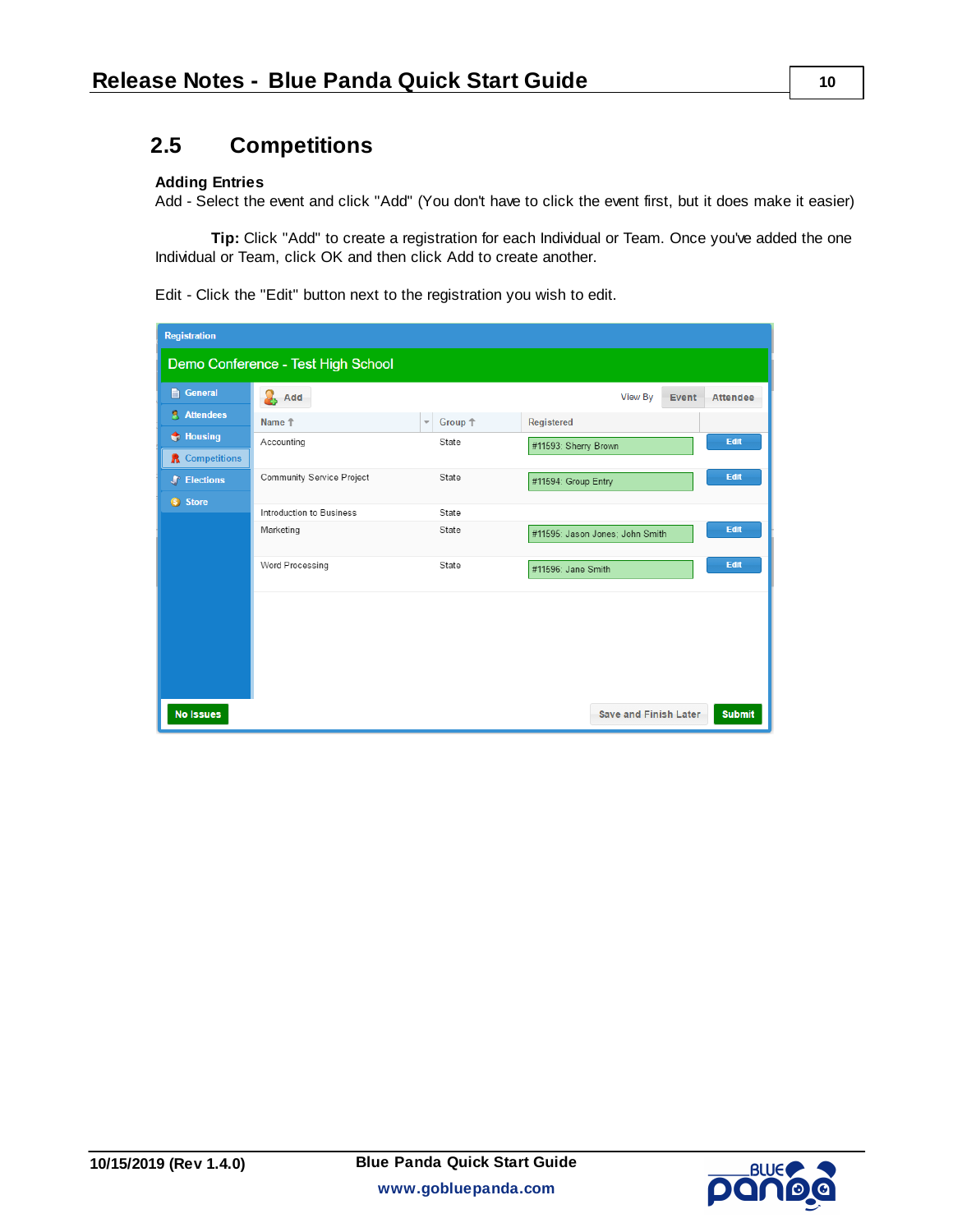#### **Add/Edit Screen**

The top of the screen lists any rules and restrictions for the entry you are adding/editing. To select competitors, select the attendees on the left and click the bottom arrows to move them to the "Assigned" box.

**Tip:** Remember, if you are trying to add more than one individual entry or more than one team entry, setup your first entry, click Save, then click Add to start a new entry.

| <b>Registration</b>      |                                                     |                 |
|--------------------------|-----------------------------------------------------|-----------------|
| Demo Co                  | <b>Edit Competition Registration</b>                |                 |
| <b>General</b>           | Competition                                         | <b>Attendee</b> |
| <b>Attendees</b>         | Marketing<br>Event:                                 |                 |
| $\bigoplus$ Housing      | Individual/Team<br>Type:                            |                 |
| R Competiti              | Team Size:<br>$1 - 2$                               | Edit            |
| J <sup>*</sup> Elections | Grade Restriction: 9-12                             | Edit            |
| S Store                  | Registration                                        |                 |
|                          | $\ll$<br><b>Assigned</b><br><b>Available</b>        | Edit            |
|                          | $\leq$<br>Bennett, Susan (N/A)<br>Jones, Jason (11) |                 |
|                          | $\,>\,$<br>Brown, Mark (N/A)<br>Smith, John (10)    | Edit            |
|                          | $\gg$<br>Brown, Sherry (9)                          |                 |
|                          | Smith, Jane (9)                                     |                 |
|                          |                                                     |                 |
|                          |                                                     |                 |
|                          |                                                     |                 |
|                          | Cancel<br>Delete<br>Save                            |                 |
| <b>No Issues</b>         | Save and Finish Later                               | <b>Submit</b>   |

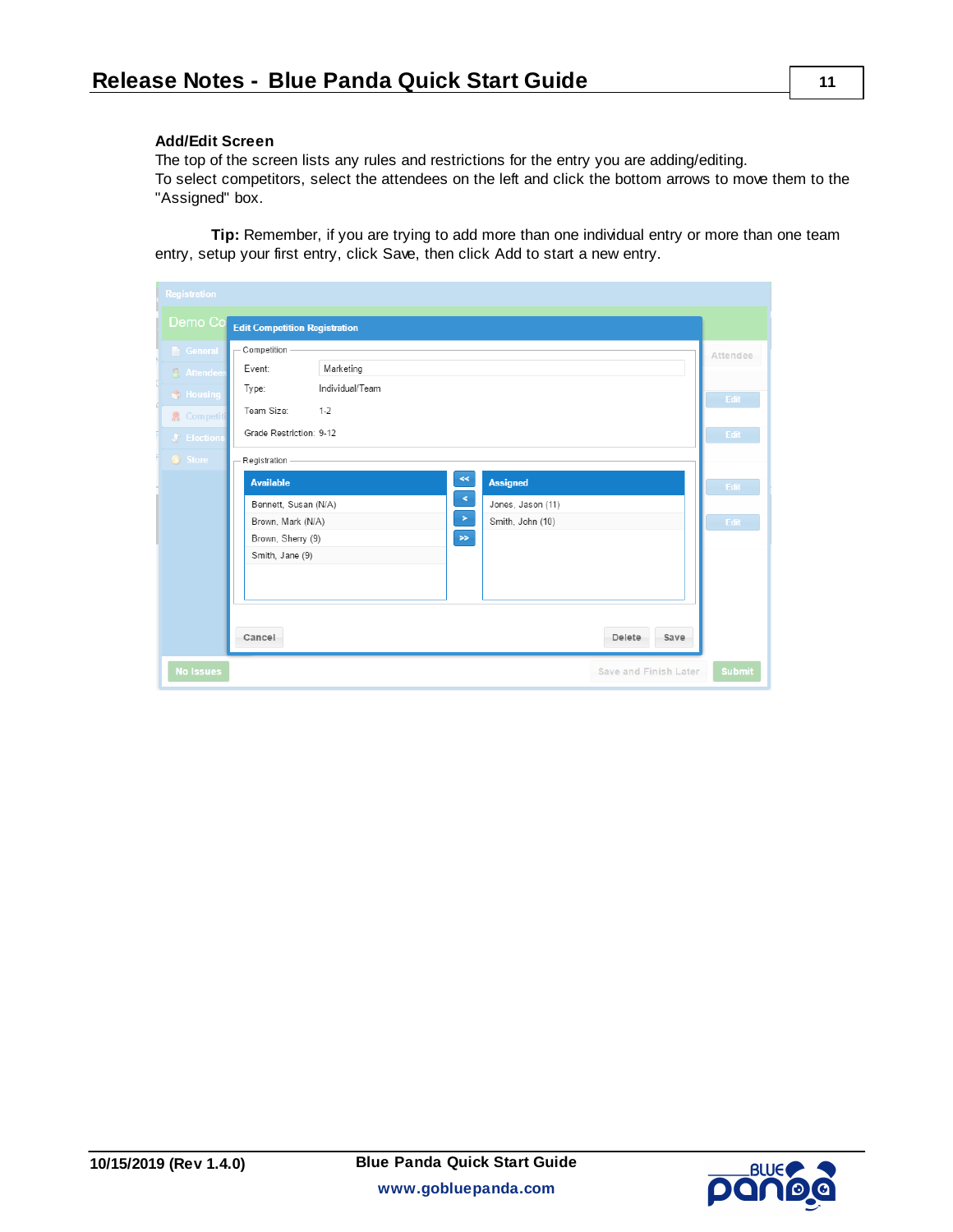### **2.6 Store**

All items available in the store are listed here. Simply select how many of each item you want (0 if you do not want any).

| <b>Registration</b>                |                                                                       |                   |     |                              |               |
|------------------------------------|-----------------------------------------------------------------------|-------------------|-----|------------------------------|---------------|
| Demo Conference - Test High School |                                                                       |                   |     |                              |               |
| <b>E</b> General                   | Item                                                                  | <b>Unit Price</b> | Qty | <b>Total</b>                 |               |
| <b>Attendees</b>                   | <b>Awards Session DVD</b><br>Full Awards Session to have for years to | \$20.00           | ٠   | \$0.00                       | Edit          |
| Housing                            | come!<br><b>Event Backpack</b>                                        | \$25.00           | 3   | \$75.00                      | Edit          |
| <b>R</b> Competitions              | Backpack with conference logo!                                        |                   |     |                              |               |
| <b>J</b> <sup></sup> Elections     |                                                                       |                   |     | \$75.00                      |               |
| Store                              |                                                                       |                   |     |                              |               |
|                                    |                                                                       |                   |     |                              |               |
|                                    |                                                                       |                   |     |                              |               |
|                                    |                                                                       |                   |     |                              |               |
|                                    |                                                                       |                   |     |                              |               |
|                                    |                                                                       |                   |     |                              |               |
|                                    |                                                                       |                   |     |                              |               |
|                                    |                                                                       |                   |     |                              |               |
|                                    |                                                                       |                   |     |                              |               |
|                                    |                                                                       |                   |     |                              |               |
|                                    |                                                                       |                   |     |                              |               |
| <b>No Issues</b>                   |                                                                       |                   |     | <b>Save and Finish Later</b> | <b>Submit</b> |



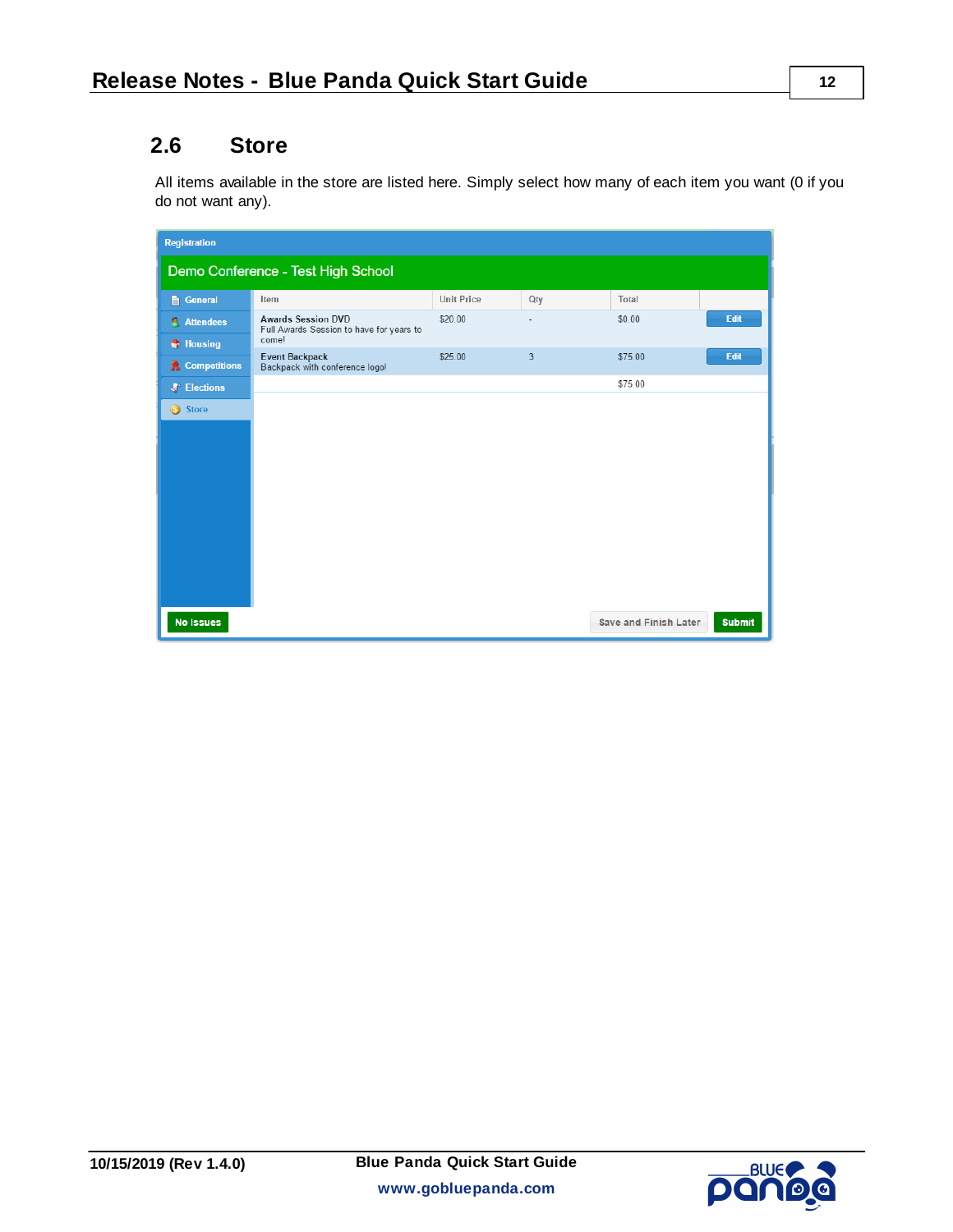## **2.7 Final Questions**

The last step includes any final questions for your entire delegation.

Click "Edit" at the top to fill out the answers or make changes later.

| <b>Registration</b>         |                                                                              |                                                  |
|-----------------------------|------------------------------------------------------------------------------|--------------------------------------------------|
|                             | Demo Conference - Test High School                                           |                                                  |
| <b>General</b><br>Attendees | $^{\prime}$ Edit                                                             |                                                  |
| Housing<br>Final Questions  | Who is the On-Site Adviser?:<br>What is the On-Site Adviser's Phone Number?: | [No Answer] (Required)<br>[No Answer] (Required) |
|                             | What time is your bus arriving?:                                             | [No Answer] (Required)                           |
|                             |                                                                              |                                                  |
|                             |                                                                              |                                                  |
|                             |                                                                              |                                                  |
|                             |                                                                              |                                                  |
|                             |                                                                              |                                                  |
| 5 Issues                    | 1 Adjustment                                                                 | Close / Finish Later<br><b>Submit</b>            |

| <b>Registration</b> |                                                                                                                  |                                                          |
|---------------------|------------------------------------------------------------------------------------------------------------------|----------------------------------------------------------|
|                     | Demo Conference - Test High School                                                                               |                                                          |
| General             | $2$ Edit                                                                                                         |                                                          |
| <b>Attendees</b>    | Who is the On-Site Adviser?                                                                                      | [ No Answer ] (Required)                                 |
| $\bigoplus$ Housing | <b>Edit Registration</b>                                                                                         |                                                          |
| Final Question      | Who is the On-Site Adviser?:<br>What is the On-Site Adviser's Phone Number?:<br>What time is your bus arriving?: | $\overline{\phantom{a}}$<br>丽<br>$\overline{\mathbf{v}}$ |
|                     | Cancel                                                                                                           | Save                                                     |
|                     |                                                                                                                  |                                                          |
| 5 Issues            | 1 Adjustment                                                                                                     | Close / Finish Later<br><b>Submit</b>                    |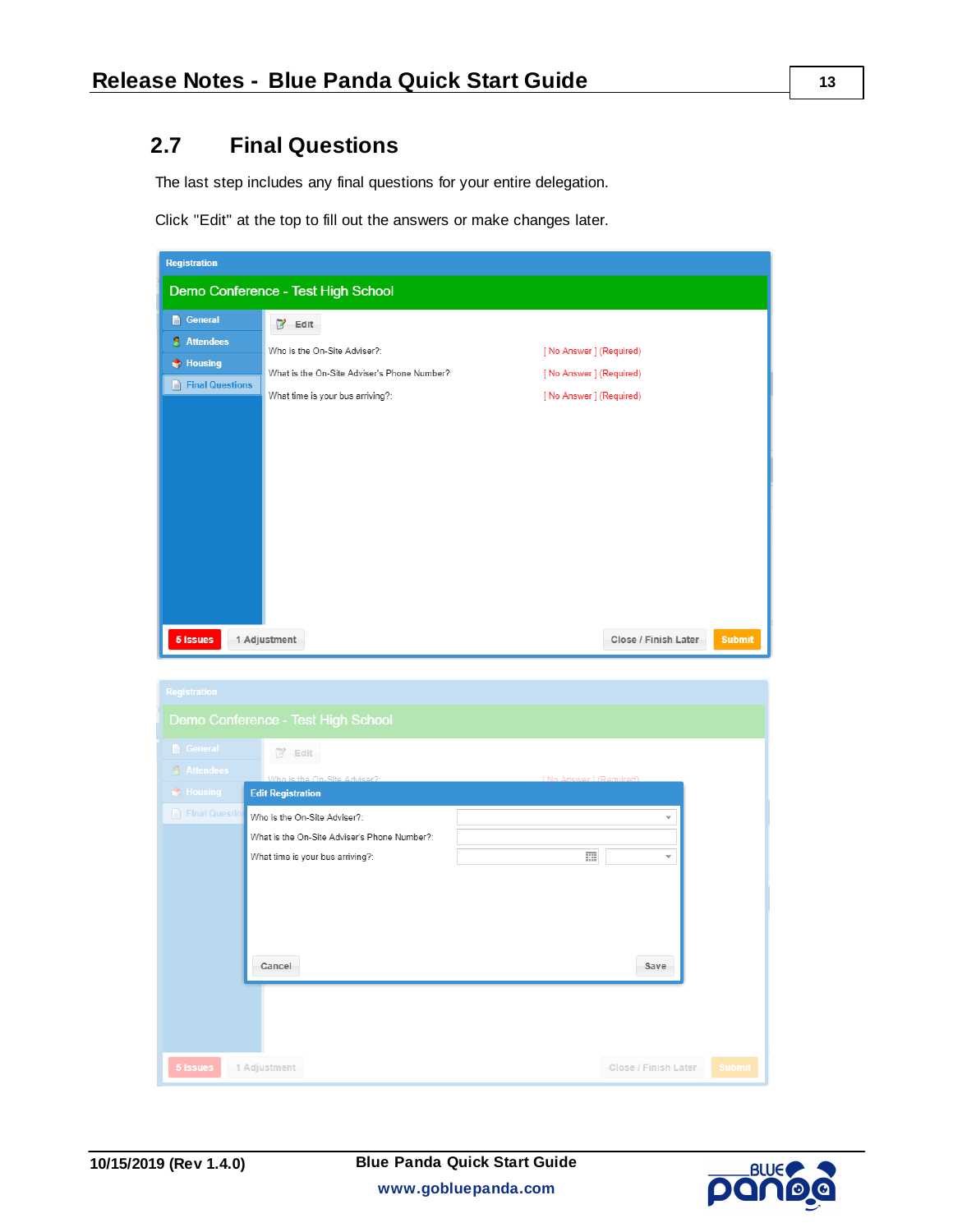### **2.8 Submit/Invoice**

Once you are finished and ready to submit, make sure you don't have any outstanding Issues (on the left) and then click Submit (on the right).

| <b>No Issues</b> | Save and Finish Later | <b>Submit</b> |
|------------------|-----------------------|---------------|

Once submitted, you will be on the invoice screen. You can return to print your invoice at any time.

# **3 After You Submit**

### **3.1 Invoice**

Click "Print" to download your invoice as a PDF.

| <b>Registration</b>                           |                 |
|-----------------------------------------------|-----------------|
| Demo Conference - Test High School            |                 |
| <b>Registration Submitted!</b>                |                 |
| <b>Status</b>                                 | <b>Options</b>  |
| Submitted<br>Status:                          | Open/Edit       |
| Submitted On: 1/3/2017 10:04:44 PM (CST-0600) | <b>X</b> Cancel |
| Submitted By: Test User                       |                 |
| Attendees:<br>6                               |                 |
| Grand Total: \$1,475.00                       | <b>Print</b>    |
| <b>Instructions</b>                           |                 |
| Please send your payment to:                  |                 |
| <b>John Smith</b><br><b>Treasurer</b>         |                 |
| <b>Test Org</b>                               |                 |
| 555 Bennings St.<br>Brownsville, CA 55555     |                 |
|                                               |                 |
| <b>No Issues</b>                              | Close           |